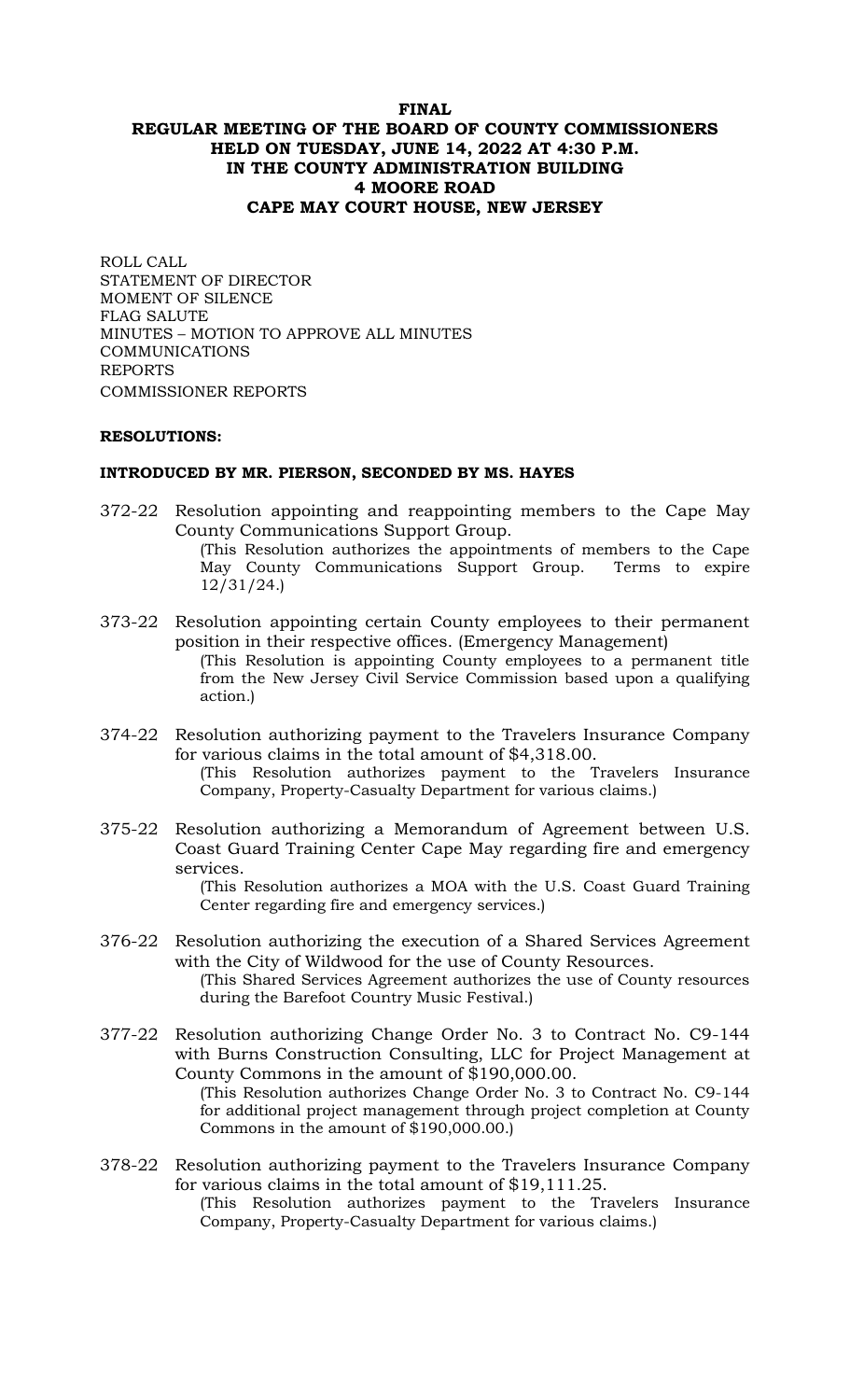379-22 Resolution rejecting all proposals submitted May 11, 2022, in response to 2022 Specification No. 31 for demolition, hauling, disposal, and site clearing of County owned properties.

(This Resolution rejects all proposals received May 11, 2022, for 2022 Specification No. 31, pursuant to N.J.S.A. 40A:11-13.2 (d) substantially revise the specifications.)

380-22 Resolution authorizing purchase with Motorola Solutions, Inc. for New Jersey Interoperability Communications System Wireline Console Upgrade through New Jersey State Contract No. 83909 in the amount of \$901,108.20 for the Office of Emergency Management.

(This Resolution authorizes the purchase with Motorola Solutions, Inc. for New Jersey Interoperability Communications System Wireline Console Upgrade through New Jersey State Contract No. 83909 in the amount of \$901,108.20.)

381-22 Resolution applying to State of New Jersey Division of Administration, Department of Law and Public Safety for the Victims of Crime Act (VOCA) Grant #V-05-21 for the period of July 1, 2022 to June 30, 2023 in the amount of \$617,824.00.

(This Resolution is applying to State of New Jersey Division of Administration Department of Law and Safety for funding in the amount of \$617,824.00 (\$347,871.00 of the Federal and \$269,953.00 of the In-Kind Match funds) through the Victims of Crime Act (VOCA), Grant #V-05-21 to support victim service projects for the period of 7/1/22 to 6/30/23.)

382-22 Resolution authorizing application to New Jersey Department of Law and Public Safety for Stop Violence Against Women Act (VAWA) Grant Program in the amount of \$25,461.00.

(This Resolution authorizes an application to the New Jersey Department of Law and Public Safety to secure funding for direct services on the municipal court level to victims of domestic violence in the amount of \$25,461.00 for the period of 7/1/22 to 6/30/23.)

383-22 Resolution amending the 2022 Budget for American Rescue Plan in the amount of \$902,000.00.

(This Resolution amends the 2022 Budget in the amount of \$902,000.00 for American Rescue Plan funding.)

| <b>Commissioners</b> | Ayes | <b>Nays</b> | Abstain | Absent |
|----------------------|------|-------------|---------|--------|
| Mr. Desiderio        |      |             |         | X      |
| Ms. Hayes            | x    |             |         |        |
| Mr. Morey            | x    |             |         |        |
| Mr. Pierson          | x    |             |         |        |
| Mr. Thornton         | x    |             |         |        |

### **INTRODUCED BY MR. PIERSON, SECONDED BY MR. MOREY**

384-22 Resolution granting and amending various Leaves of Absence to County Employees.

(This Resolution authorizes County Employees to be placed on a Leave of Absence in accordance with the County Leave of Absence Policy and the Family Medical Leave Act (FMLA).)

385-22 Resolution reappointing members to the Cape May County Area Agency on Aging Advisory Council.

(This Resolution reappoints members to the Cape May County Area Agency on Aging Advisory Council from 1/1/22 to 12/31/22.)

386-22 Resolution appointing certain County employees to their permanent position in their respective offices. (Human Services)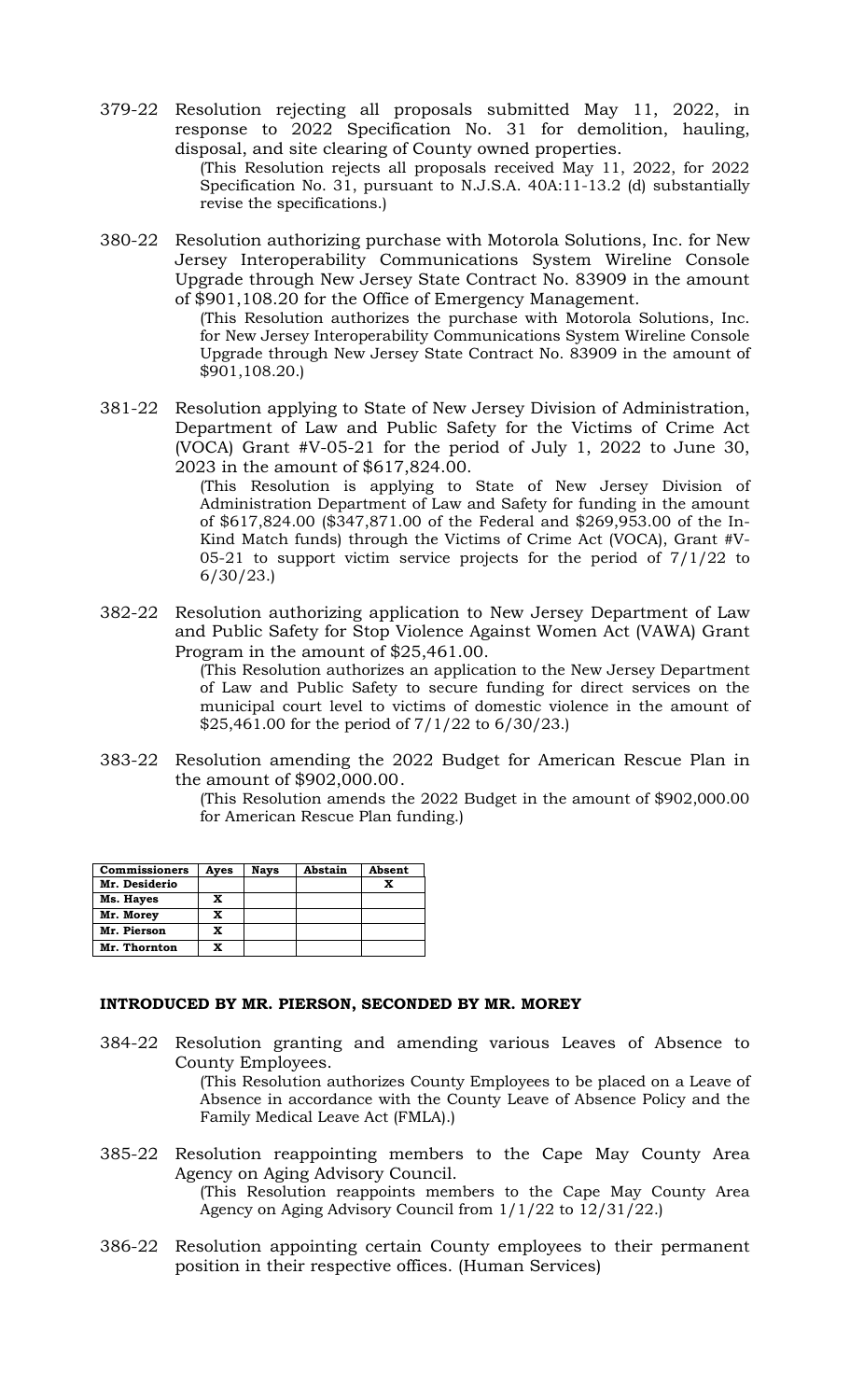(This Resolution is appointing County employees to a permanent title from the New Jersey Civil Service Commission based upon a qualifying action*.*)

387-22 Resolution authorizing execution of a Memorandum of Understanding between the County of Cape May and The Coalition against Rape and Abuse, Inc. for payment of per diem shelter rates through the Work First New Jersey/Emergency Assistance Program.

> (This Resolution authorizes execution of a Memorandum of Understanding between the County of Cape May and The Coalition Against Rape and Abuse Inc. for payment of per diem shelter rates through the Work First New Jersey/Emergency Assistance Program.)

- 388-22 Resolution authorizing execution of an Agency Request for Proposal between the Cape May County Department of Mosquito Control and the New Jersey DEP Fish and Wildlife Mosquito Control Coordination. (This Resolution authorizes execution of an Agency Request for Proposal between the Cape May County Department of Mosquito Control and the New Jersey DEP Fish and Wildlife Mosquito Control Coordination.)
- 389-22 Resolution authorizing Change Order No. 1 to Contract No. C9-150 with Acenda, Inc. for Substance Abuse Services in the amount of \$17,500.00.

(This Resolution authorizes Change Order No. 1 to Contract C9-150 with Acenda, Inc. to assist the Intoxicated Driver Resource Center Program in the amount of \$17,500.00.)

390-22 Resolution awarding Contract No. C2-104 to Ryan Behavioral Solutions, PC to provide Psychiatric Services for Crest Haven Nursing and Rehabilitation Center.

> (This Resolution awards Contract No. C2-104 to Ryan Behavioral Solutions, PC to provide Psychiatric Services for Crest Haven Nursing and Rehabilitation Center for a term of one (1) year, commencing June 15, 2022, with two (2) one-year options.)

391-22 Resolution awarding Contract No. C2-108 to H & R Healthcare, LP to furnish, deliver, training, and per diem rental of a Negative Pressure Wound Therapy System for Crest Haven Nursing and Rehabilitation Center.

> (This Resolution awards Contract No. C2-108 to H & R Healthcare, LP, to Furnish Deliver, Training and Per Diem Rental of a Negative Pressure Wound Therapy System for Crest Haven Nursing and Rehabilitation Center for a term of one (1) year, commencing June 15, 2022, with two (2) one-year options.)

392-22 Resolution declaring Department of Health Family Planning Program equipment as surplus and authorizing the sale of said surplus to Dr. Joseph L. Milio, D.O. for the sum of \$1.00.

> (This Resolution declares equipment related to the operation of the Family Planning Program as surplus personal property and authorizes the sale of said equipment to Dr. Joseph L. Milio, D.O. pursuant to N.J.S.A. 40A:11-36(6).)

393-22 Resolution applying to Division of Community and Behavioral Services the FY 2023 grant funds for Governor's Council on Alcoholism and Drug Abuse (GCADA) Youth Leadership Plan for total amount of \$12,491.00 for the period July 1, 2022 to March 14, 2023.

(This Resolution authorizes Board approval of the FY2023 Cape May County Youth Leadership grant plan and application in the amount of \$12,491.00 for the period July 1, 2022 to March 14, 2023 and authorizes that they be submitted to the Governor's Council on Alcoholism and Drug Abuse.)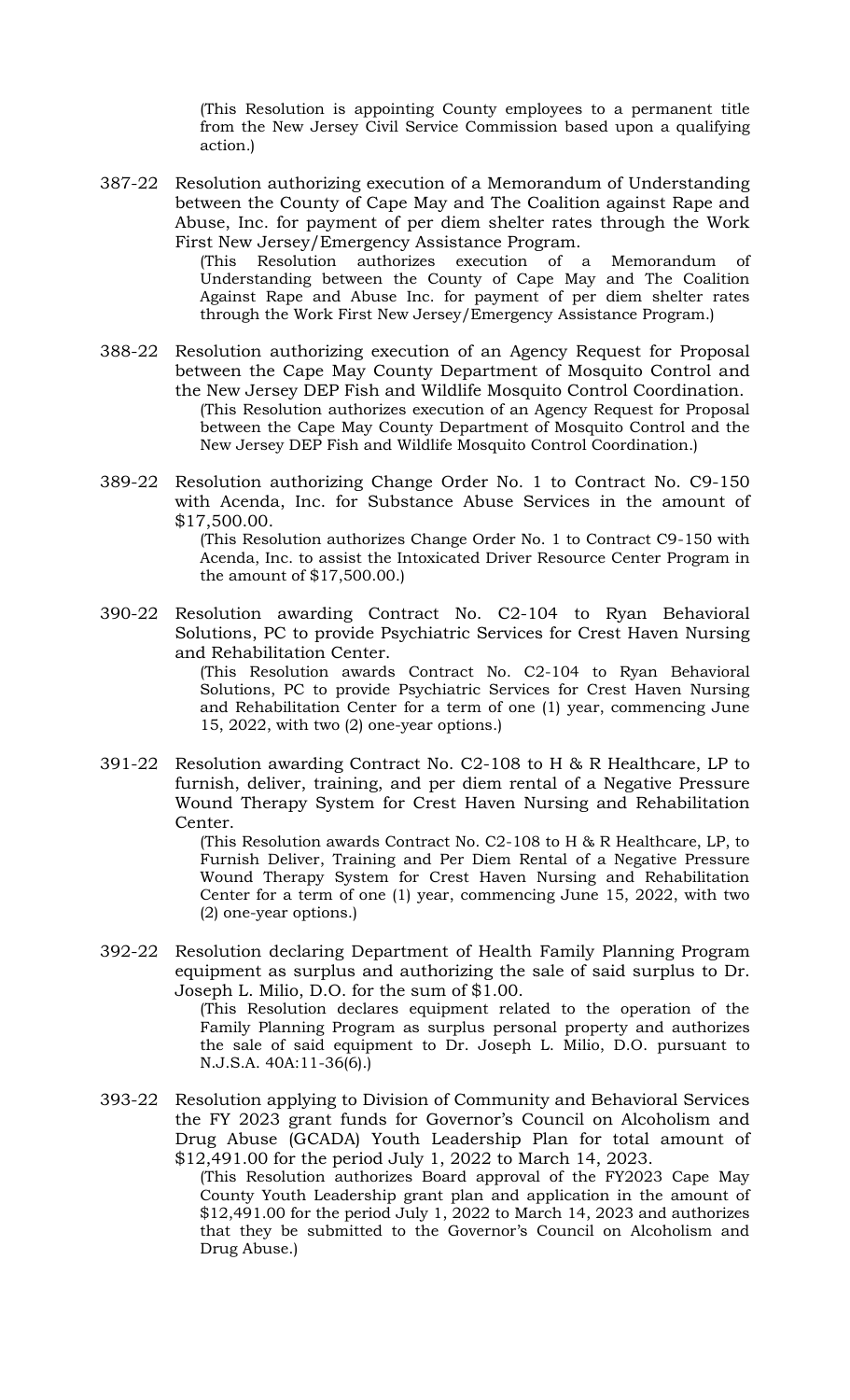394-22 Resolution accepting Grant Award form New Jersey Department of Community Affairs for the FY22 Homelessness Prevention & Rapid Re-Housing 2 2022 in the amount of \$110,000.00 for the period April 1/2022 to July 31, 2023.

(This Resolution accepts a grant award for the Homelessness Prevention & Rapid Re-Housing 2 for the period 4/1/2022 to 7/31/2023 in the amount of Federal \$60,340.00, State \$39,660.00, Local Cash Match \$10,000.00.)

- 395-22 Resolution amending the 2022 budget for Homelessness Prevention and Rapid Re-Housing Grant in the amount of \$100,000.00. (This Resolution amends the 2022 Budget in the amount of \$110,00.00 (Federal Funds \$60,340.00, State Funds \$39,660.00, County Match \$10,000.00), funding to be used for the Homelessness Prevention and Rapid Re-Housing Grant for the period 4/1/22 to 7/31/23.)
- 396-22 Resolution amending the 2022 Budget for the Shelter + Care Project through the FY2021 Continuum of Care Grant No. NJ0181l2f032108 in the amount of \$64,868.00.

(This Resolution amends the 2022 Budget in the amount of \$64,868.00 for the Shelter + Care Project through the FY2021 Continuum of Care Grant No. NJ0181L2F032108.)

397-22 Resolution recognizing Marmora Volunteer Fire Company upon celebrating its 75th Anniversary.

(This Resolution extends congratulations to Marmora Volunteer Fire Company upon its 75th Anniversary and dedicates this Resolution as an honor and tribute to all fire fighters, and the community, then and now for 75 years of outstanding service to the citizens and visitors of Cape May County.)

| <b>Commissioners</b> | Ayes | <b>Nays</b> | Abstain | Absent |
|----------------------|------|-------------|---------|--------|
| Mr. Desiderio        |      |             |         |        |
| Ms. Hayes            | x    |             |         |        |
| Mr. Morey            | X    |             |         |        |
| Mr. Pierson          | x    |             | 397-22  |        |
| Mr. Thornton         | X    |             |         |        |

### **INTRODUCED BY MS. HAYES, SECONDED BY MR. PIERSON**

398-22 Resolution supplementing the 2022 Salary Resolution and approving appointments and salaries.

(This Resolution authorizes the hiring of new County employees, temporary assignment pay, salary changes or corrections, title changes and promotions of County employees when applicable.)

399-22 Resolution approving Application and Indemnification Agreement with Augustina Mallous for use of County Park Central for a Self Defense Class Fundraiser.

(This Resolution permits Augustina Mallous to hold a Self Defense Class Fundraiser at County Park Central on June 11, 2022.)

400-22 Resolution authorizing the Board to hold a meeting excluding the public on June 14, 2022, at 3:30 p.m. or as soon thereafter as possible or as practicable. Matters falling within attorney-client privilege, pursuant to N.J.S.A. 10:4-12(b)(7); pending litigation, pursuant to  $N.J.S.A.$  10:4-12(b)(7) and the purchase, lease or acquisition of real property, pursuant to N.J.S.A. 10:4-12(b)(5).

> (This Resolution authorizes the Board of County Commissioners to conduct a meeting excluding the public at the stated time in accordance with the Open Public Meetings Act, N.J.S.A. 10:4-1, et seq.)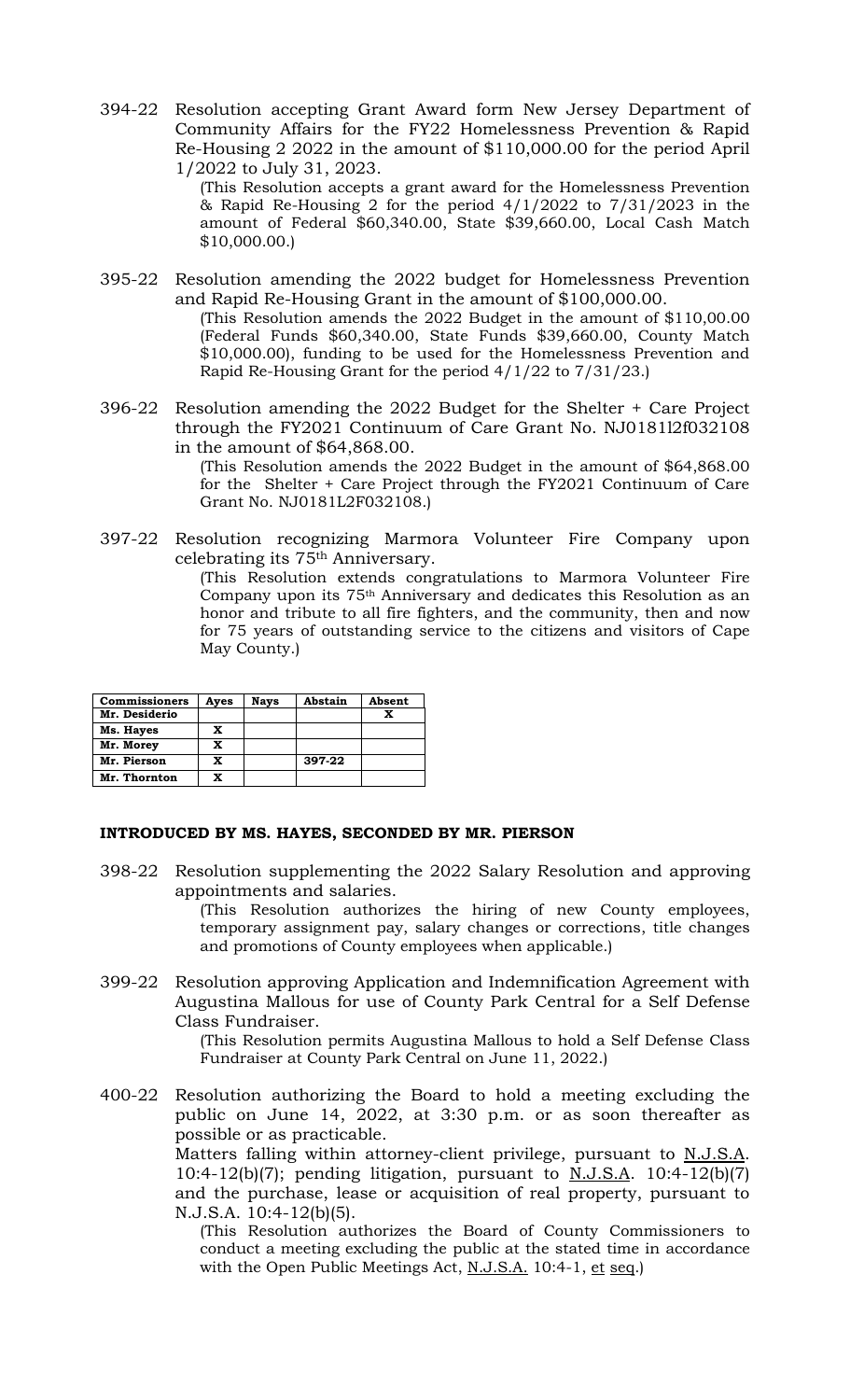401-22 Reconfirming Resolution No. 370-22 and Resolution No. 371-22 adopted May 24, 2022.

(This Resolution reconfirms and ratifies the following Resolutions as adopted by the Board of County Commissioners at a regular meeting held on May 24, 2022: 1.) Resolution No. 370-22: authorizing a non-fair and open Professional Services Agreement with Michael J. Donohue, J.S.C. (Ret.) of Blaney, Donohue & Weinberg, P.C. 2.) Resolution No. 370-22: rejecting all proposals submitted April 27, 2022, in response to 2022 Specification No. 19 Request for Proposals for the Provision of Special Counsel for County of Cape May.)

402-22 Resolution authorizing execution of a Memorandum of Understanding between the County of Cape May and Atlantic Cape Community College.

> (This Resolution authorizes the execution of a Memorandum of Understanding between the County of Cape May and Atlantic Cape Community College for the purpose of assessing the potential to operate Zoo programs and Summer Zoo Camp at ACCC's campus located at 341 Court House South Dennis Road, Cape May Court House, New Jersey.)

403-22 Resolution awarding Contract No. C2-105 to Russell Reid Waste Hauling and Disposal Service Co., Inc. to furnish, deliver, service, and rental of Portable Sanitation Toilets.

(This Resolution awards Contract No. C2-105 to Russell Reid Waste Hauling and Disposal Service Co., Inc. to furnish, deliver, service and rental of Portable Sanitation Toilets for a term of one (1) year, commencing June 15, 2022, with two (2) one-year options.)

| <b>Commissioners</b> | Ayes | <b>Nays</b> | Abstain | Absent |
|----------------------|------|-------------|---------|--------|
| Mr. Desiderio        |      |             |         |        |
| Ms. Hayes            | x    |             |         |        |
| Mr. Morey            | x    |             |         |        |
| Mr. Pierson          | x    |             |         |        |
| Mr. Thornton         | X    |             |         |        |

### **INTRODUCED BY MR. MOREY, SECONDED BY MR. PIERSON**

404-22 Resolution reappointing members to the Board of Education of the Special Services School District and the Vocational School District of the County of Cape May.

> (This Resolution authorizes the reappointment of members to the Board of Education of the Special Services School District and the Vocational School District of the County of Cape May.)

405-22 Resolution authorizing acquisition of interest in real estate known as Block 433 Lot 15.02 in the Township of Lower for use in connection with County Road System.

(This Resolution authorizes the acquisition by the County of Cape May of a 413 sq. ft. portion of County Road No. 613 for the purpose of right-ofway dedication pursuant to the County Planning Act, NJSA 40:27-1, et seq.)

406-22 Resolution authorizing release of Performance Guarantee funds in the amount of \$3,937.78 to Beth Walls for improvements to Sunset Boulevard (CR #606), West Cape May.

(This Resolution authorizes release of the funds held as a performance guarantee for improvements within a County right-of-way to Beth Walls.)

407-22 Resolution authorizing execution of a Contract for Sale of Real Estate with Gordon A. Childs and Margaret Childs for a portion of Hand Avenue Block 163.01 Lot 5 – Middle Township.

(This Resolution authorizes execution of a Contract for Sale of Real Estate for a portion of Hand Avenue, Middle Township.)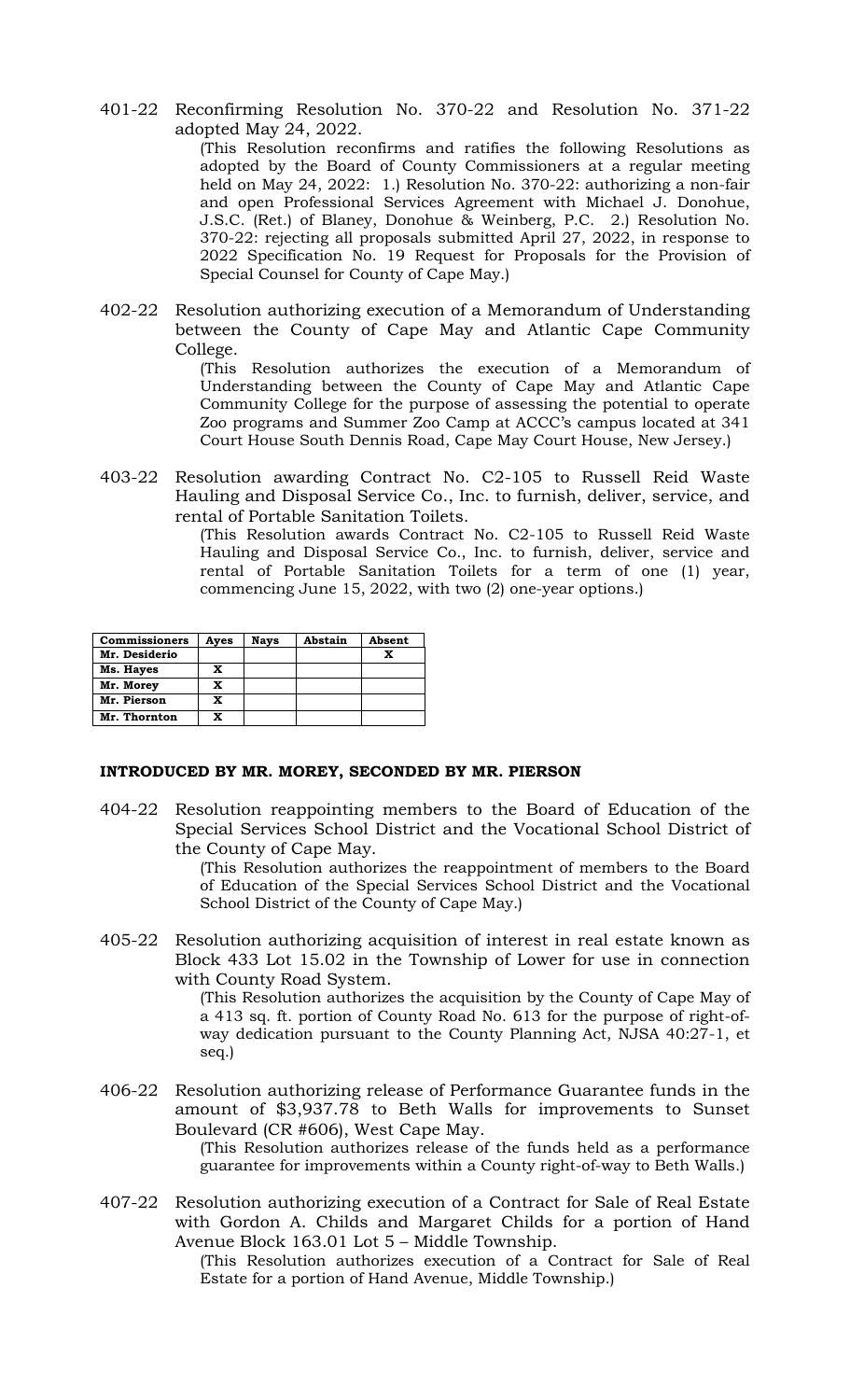408-22 Resolution authorizing acquisition of interest in real estate known as Block 433 Lot 15.02 in the Township of Lower for use in connection with County Road System.

(This Resolution authorizes the acquisition by the County of Cape May of a 391 sq. ft. portion of County Road No. 613 for the purpose of sight triangle easement pursuant to the County Planning Act, NJSA 40:27-1, et seq.)

409-22 Resolution authorizing execution of a Contract for Sale of Real Estate with Edwin E. Hastings and Angela I. Hastings for a portion of New Bridge Road and Corsons Tavern Road, Block 453.09 Lot 286 – Upper Township.

> (This Resolution authorizes execution of a Contract for Sale of Real Estate for a portion of New Bridge Road and Corsons Tavern Road, Upper Township.)

410-22 Resolution amending Resolution No. 225-21 memorializing emergency declaration condition for the repair of Bayshore Road (CR603) in the vicinity of the Fishing Creek Culvert in the Township of Lower for a not to exceed amount of \$1,000,000.00 and to authorize the County to engage a contractor and construction engineer to make repairs.

(This Resolution includes the final ceiling amount not to exceed \$1,000,000.00 for an emergency repair of Bayshore Road (CR603) roadway and drainage improvements in the vicinity of the Fishing Creek Culvert.)

411-22 Resolution granting permission to the City of Cape May to close a portion of Beach Avenue (CR604) for their Baby Parade, July 29, 2022.

> (This Resolution gives permission to the City of Cape May to close a portion of Beach Avenue (CR604) for their Baby Parade on July 29, 2022.)

412-22 Resolution granting permission to the City of Cape May to close a portion of Beach Avenue (CR604) for their Independence Parade, July 2, 2022.

> (This Resolution gives permission to the City of Cape May to close a portion of Beach Avenue (CR604) for their Independence Parade on July 2, 2022.)

413-22 Resolution granting permission to the City of Cape May and Cape May Police Department to close a portion of Beach Avenue (CR604) for their annual National Night Out on August 2, 2022.

(This Resolution gives permission to the City of Cape May and Cape May Police Department to close a portion of Beach Avenue (CR604) for their National Night Out on August 2, 2022.)

414-22 Resolution granting permission to the City of Cape May to close a portion of Beach Avenue (CR604) for their Patriots Day Ceremony on September 11, 2022.

(This Resolution gives permission to the City of Cape May to close a portion of Beach Avenue (CR604) for their Patriots Day Ceremony on September 11, 2022.)

415-22 Resolution accepting the work and closing the contract of Churchill Consulting Engineers for Professional Construction Engineering Services associated with the 17<sup>th</sup> Street Bridge Replacement, City of Ocean City.

(This Resolution accepts the work and closes the contract.)

416-22 Resolution establishing speed limit on Beach Avenue (CR604) from Broadway (CR626) to Wilmington Avenue in the City of Cape May.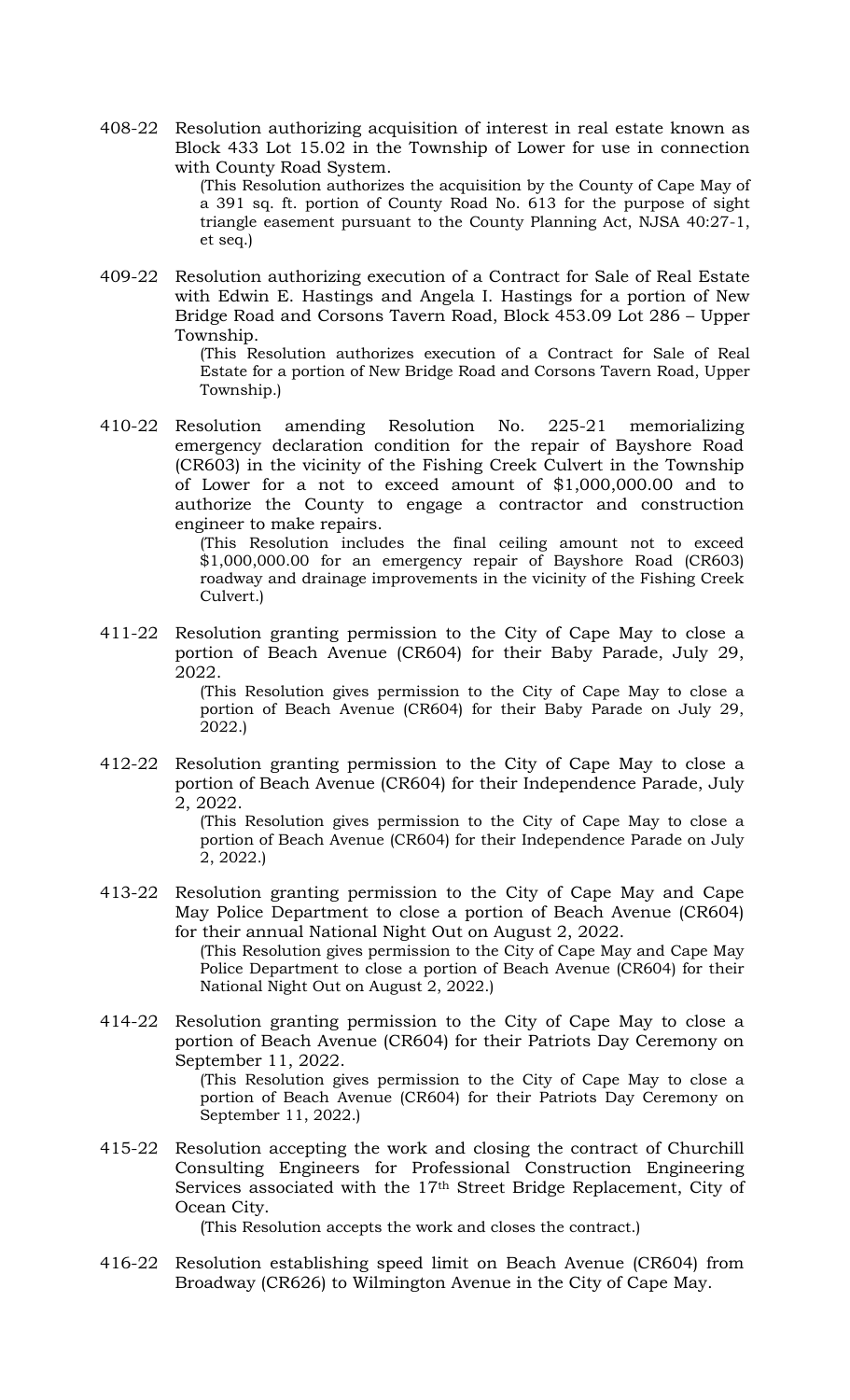(This Resolution modifies existing speed limits on Beach Avenue (CR604) in the City of Cape May.)

- 417-22 Resolution designating Low Speed Vehicle Parking along Beach Avenue (CR604), City of Cape May. (This Resolution establishes a low speed vehicle parking zone along the west side of Beach Avenue (CR604), City of Cape May.)
- 418-22 Resolution granting permission to Cape May Point Volunteer Fire Company to solicit contributions on Sunset Boulevard (CR606) in the Borough of Cape May Point.

(This Resolution permits fire company volunteers to hold a "coin drop" to obtain public contributions which help offset operational expenses.)

419-22 Resolution authorizing the County of Cape May to execute "Temporary Construction Easements" for Stagecoach Road (CR667) Resurfacing from Tuckahoe Road (CR631) to Old Tuckahoe Road Extension (CR662), Township of Upper.

> (This Resolution authorizes execution of Temporary Construction Easements. By executing the Easements, the property owners grant to the County a right of entry upon their property to make certain planned improvements associated with Resurfacing of Stagecoach Road (CR667) from Tuckahoe Road (CR631) to Old Tuckahoe Road Extension (CR662), Township of Upper.)

420-22 Resolution accepting award from the New Jersey Department of Environmental Protection for FY2022 Clean Communities Program in the amount of \$74,495.11 for the period July 1, 2022 to June 30, 2023.

> (This Resolution accepts award for NJDEP Clean Communities program for \$74,495.11 for the period  $7/1/22$  to  $6/30/23$  to aid in cleanup, enforcement, and promotion of a clean community.)

421-22 Resolution amending the 2022 Budget for the Clean Communities Grant in the amount of \$74,495.11.

(This Resolution amends the 2022 Budget in the amount of \$74,495.11 to aid in litter cleanup and removal, enforcement of local anti-littering laws, education programs to promote clean communities, purchase of trash/recycling receptacles for public areas, and sponsorship of "Adopt a Highway, Beach, Park, or School" programs.)

| <b>Commissioners</b> | Ayes | <b>Nays</b> | Abstain | Absent |
|----------------------|------|-------------|---------|--------|
| Mr. Desiderio        |      |             |         |        |
| Ms. Hayes            | x    |             |         |        |
| Mr. Morey            | x    |             |         |        |
| Mr. Pierson          | x    |             |         |        |
| Mr. Thornton         | X    |             |         |        |

MOTION TO PAY BILLS AND CHECKS BE TRANSFERRED TO THE COUNTY \_\_\_\_\_\_ moved \_\_\_\_\_\_ seconded

PUBLIC COMMENTS:

ADJOURN: \_\_\_\_\_\_\_\_ moved \_\_\_\_\_\_seconded \_\_\_\_\_\_time